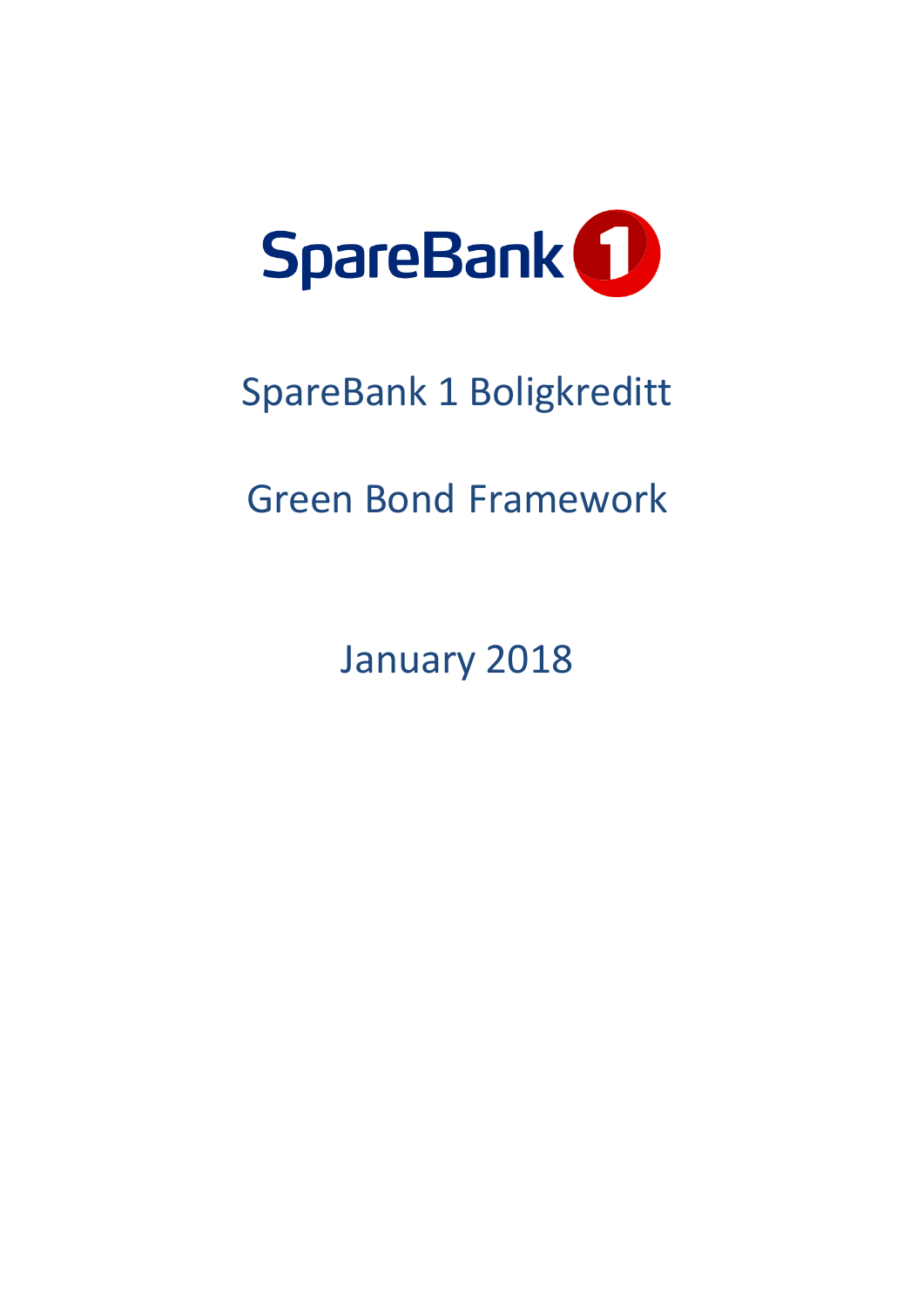### Contents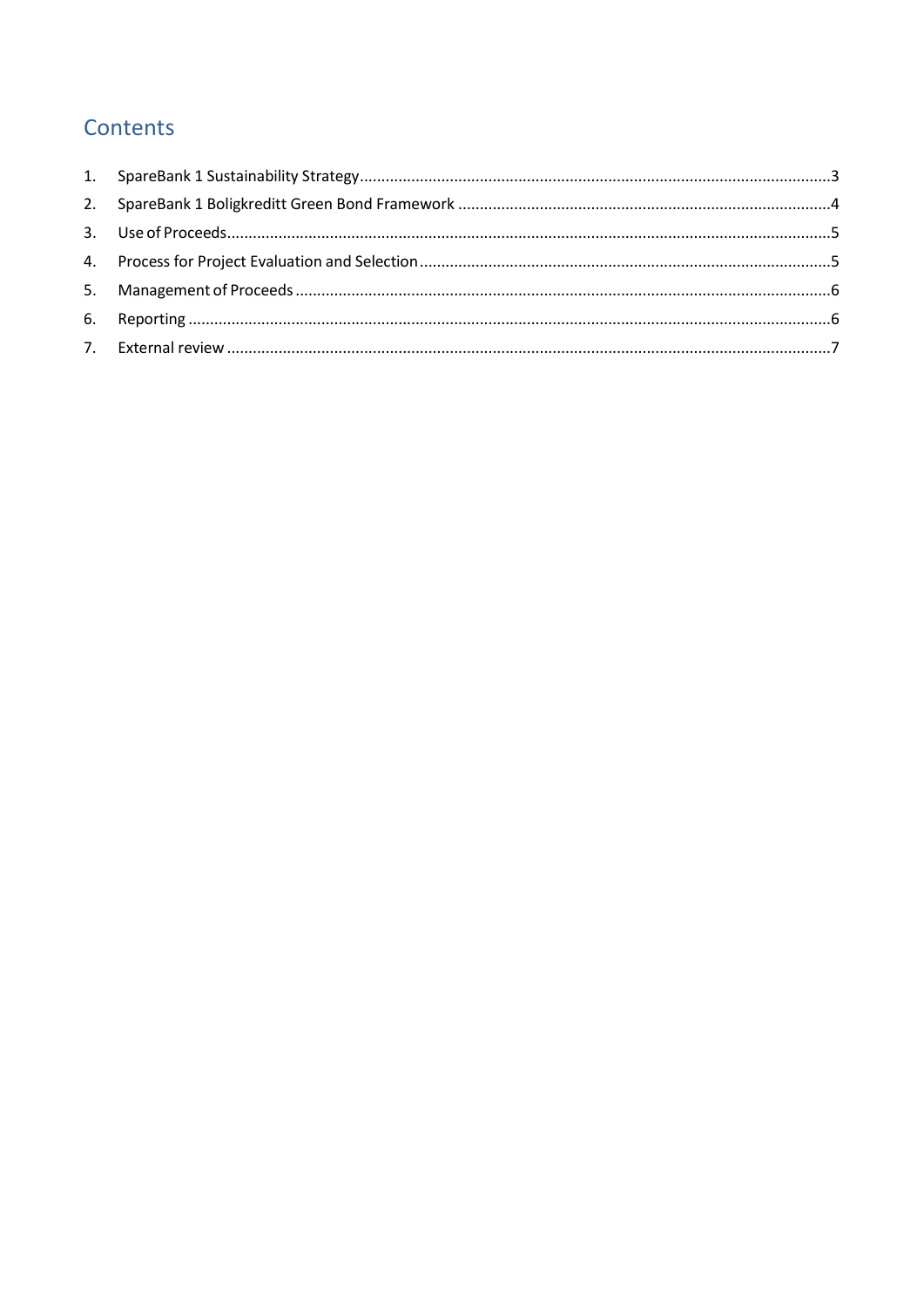### SpareBank 1 Boligkreditt Green Bond Framework

#### <span id="page-2-0"></span>**1. SpareBank 1 Sustainability Strategy**

1

SpareBank 1 is a Norwegian savings bank alliance. The 14 member banks jointly own the company SpareBank 1 Group (SpareBank 1 Gruppen AS), which in turn is the holding company for various SpareBank 1 financial services companies in Norway, including SpareBank 1 insurance and asset management (Odin Forvaltning) companies. The 14 individual member savings banks, which operate their household and corporate lending activities in each of their respective Norwegian regions, are also joint owners of the SpareBank 1 bank cooperation (Banksamarbeidet DA) which organises several joint activities of the alliance member banks. The member banks jointly own the covered bond issuer SpareBank 1 Boligkreditt. Overall, SpareBank 1 is Norway's second largest banking group with approximately [NOK](https://en.wikipedia.org/wiki/Norwegian_krone) 1,065bn of total assets as of 3Q 2017. SpareBank 1 Boligkreditt solely acquires residential mortgages from the SpareBank 1 alliance member banks in order to refinance these in the covered bond market. SpareBank 1 Boligkreditt's mortgage portfolio of NOK 176 bn as of 3Q 2017 represents the major part of the total assets of the specialised mortgage credit institution, with a liquidity portfolio as well as market hedges and associated collateral held forming the other constituent parts of the balance sheet.

The SpareBank 1 banks continuously seek to improve efforts and activities which contribute to increased sustainability. All the major member alliance banks (approximately 80 per cent. of the total assets of the SpareBank 1 banks) have signed up for the United Nations Global Compact, which is the world's largest corporate sustainability initiative. This means that they work to integrate sustainability aspects in their business operations in the areas of human rights, labour, the environment and anti-corruption. The banks' jointly owned asset manager, Odin, is a signatory of the Principles for Responsible Investment (PRI) and the SpareBank 1 Group is a sponsor of the Global Opportunity Explorer which is an initiative to integrate the UNs Sustainable Development Goals into practical solutions for cities and business opportunities for companies.

The SpareBank 1 member banks have notably taken initiatives in regards to climate change. The alliance banks are legally independent entities and therefore both business practices and initiatives, such as concrete steps to protect the environment, may be slightly different across the banks. The member banks nonetheless work closely together in a number of areas and tend to develop and identify best practices collectively over time.

- Each bank details its own use of resources in an environmental impact report. Each bank seeks to reduce the use of resources and the use of such resources' negative impact on the environment. In SpareBank 1 Nord-Norge, Ostlandet and S-Bank for example, the banks produce an energy and climate report, which gives a detailed account of the CO<sub>2</sub> equivalent emissions for each organisation. The reports for these two banks follow the international standard "Corporate Accounting and Reporting Standard" which was developed by the "Greenhouse Gas Protocol Initiative". The purpose ofthis type of report and accounting is to address and reduce overall climate gas emissions in the organisations<sup>1</sup>.
- All the banks have developed a joint policy on sustainability for suppliers encompassing all four major areas of sustainability, including environmental factors.
- Several SpareBank 1 member banks, including three of the largest banks, are certified as 'Eco-lighthouses' in Norway. This is an initiative where over 5400 Norwegian private companies, public institutions and other organisations have become certified and follow certain industry specific rules and principles to reduce their

<sup>&</sup>lt;sup>1</sup> The accounts for SpareBank 1 Nord-Norge for 2016 show that overall CO<sub>2</sub> equivalent emissions were reduced by 23.4 per cent compared to 2015 levels (Ostlandet reduced their emissions by 13 per cent in 2016). As a major SpareBank 1 Boligkreditt shareholder, SpareBank 1 Nord-Norge discloses under the environmental sustainability section of its website that the organisation's goal is to reduce its own climate gas emissions further. Amongst other things, the bank is working to become paper-less starting in 2020. This is in accordance with the responsibility as a Norwegian major financial institution to contribute to Norway's goal of a reduction in climate gas emissions.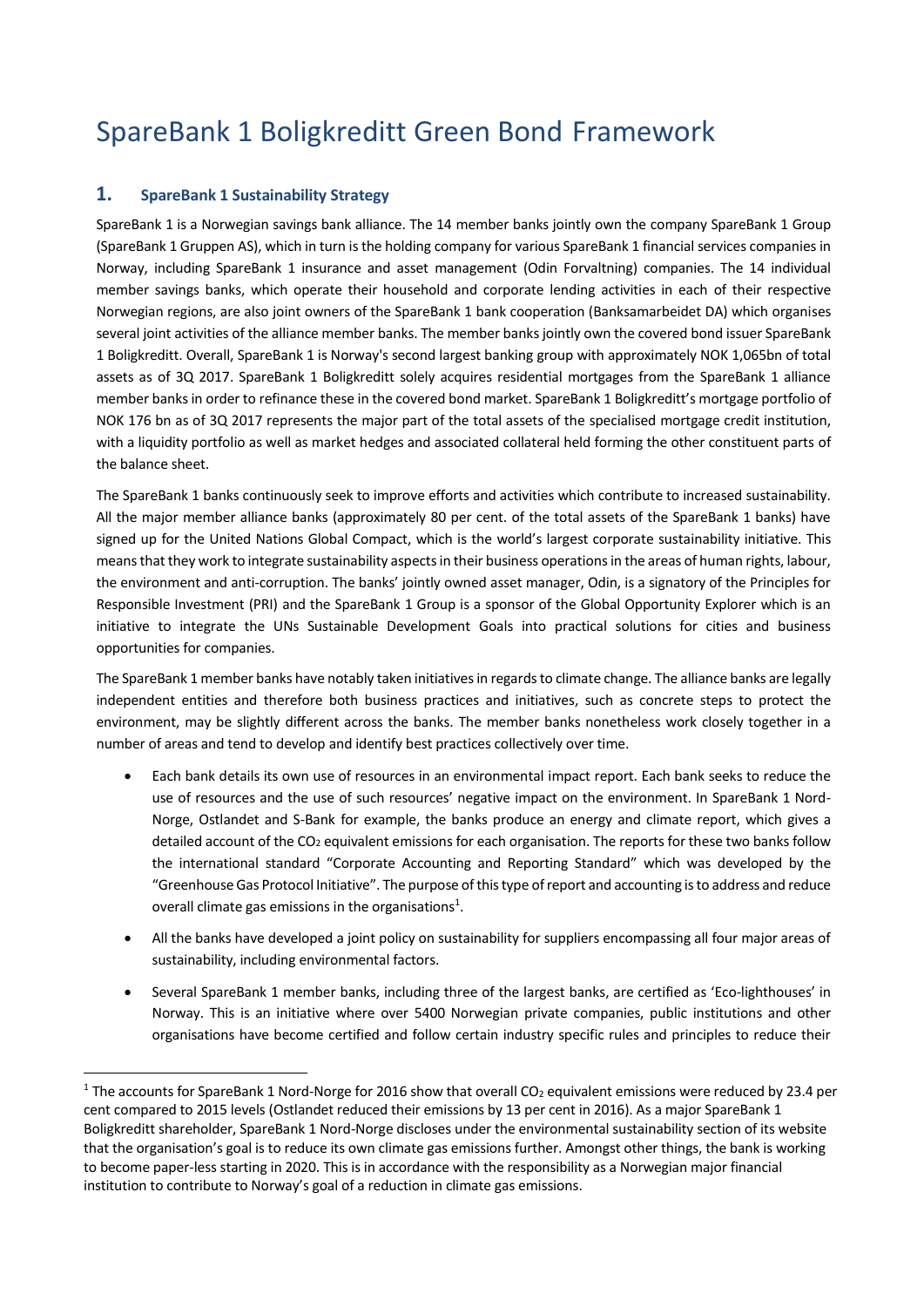environmental impact. The EU recognised Norway's Eco-lighthouse arrangement in December 2017, meaning it complies with the eco-management and audit scheme (EMAS) in the European Union.

 The lending activities of the SpareBank 1 banks are limited to Norway and approximately 2/3rds of the aggregate lending volume in the alliance member banks are for household mortgages. The remainder is lending to small and medium sized enterprises. The banks are at various stages of documenting their lending standards publicly, but environmental risks are an integral part of the risk assessment procedure in each bank. Central to this is an assessment whether each corporate client is complying with all environmental laws and regulations. Regarding ethical aspects, an assessment is made with respect to a business customer potentially being engaged in activities which harm the physical environment. Norway's regulatory regime is rules-based and strict and considered to be a leading European regime (Norway is a signatory of the Paris climate agreement from 2015). In addition to this, certain industries are excluded from the banks' lending programs. SpareBank 1 Nord-Norge, for example, details under its sustainability webpages that all companies involved in power generation based on fossil fuels and coal extraction are excluded from their lending activities.

In alignment with the SpareBank 1 sustainability strategy, SpareBank 1 Boligkreditt is considering to issue a Green Bond to finance or refinance mortgages for energy efficient residential properties with lower energy needs and consumption. Given SpareBank 1's leading presence in the Norwegian residential mortgage market, the intended Green Bond transaction serves as a testament to SpareBank 1's leadership and commitment to sustainability.

#### <span id="page-3-0"></span>**2. SpareBank 1 Boligkreditt Green Bond Framework**

The ICMA Green Bond Principles are a set of voluntary guidelines that recommend transparency and disclosure and promote integrity in the development of the green bond market by clarifying the approach for issuing a green bond. In alignment with the ICMA Green Bond Principles 2017, SpareBank 1 Boligkreditt's Green Bond Framework is presented through the following key pillars:

- 1. UseofProceeds
- 2. Process for Project Evaluation and Selection
- 3. ManagementofProceeds
- 4. Reporting
- 5. External review

For each Green Bond issued, (i) Use of Proceeds (ii) Project Evaluation and Selection (iii) Management of Proceeds, (iv) Reporting, and (v) External review will be adopted subject to and in accordance with this Green Bond Framework as amended from time to time.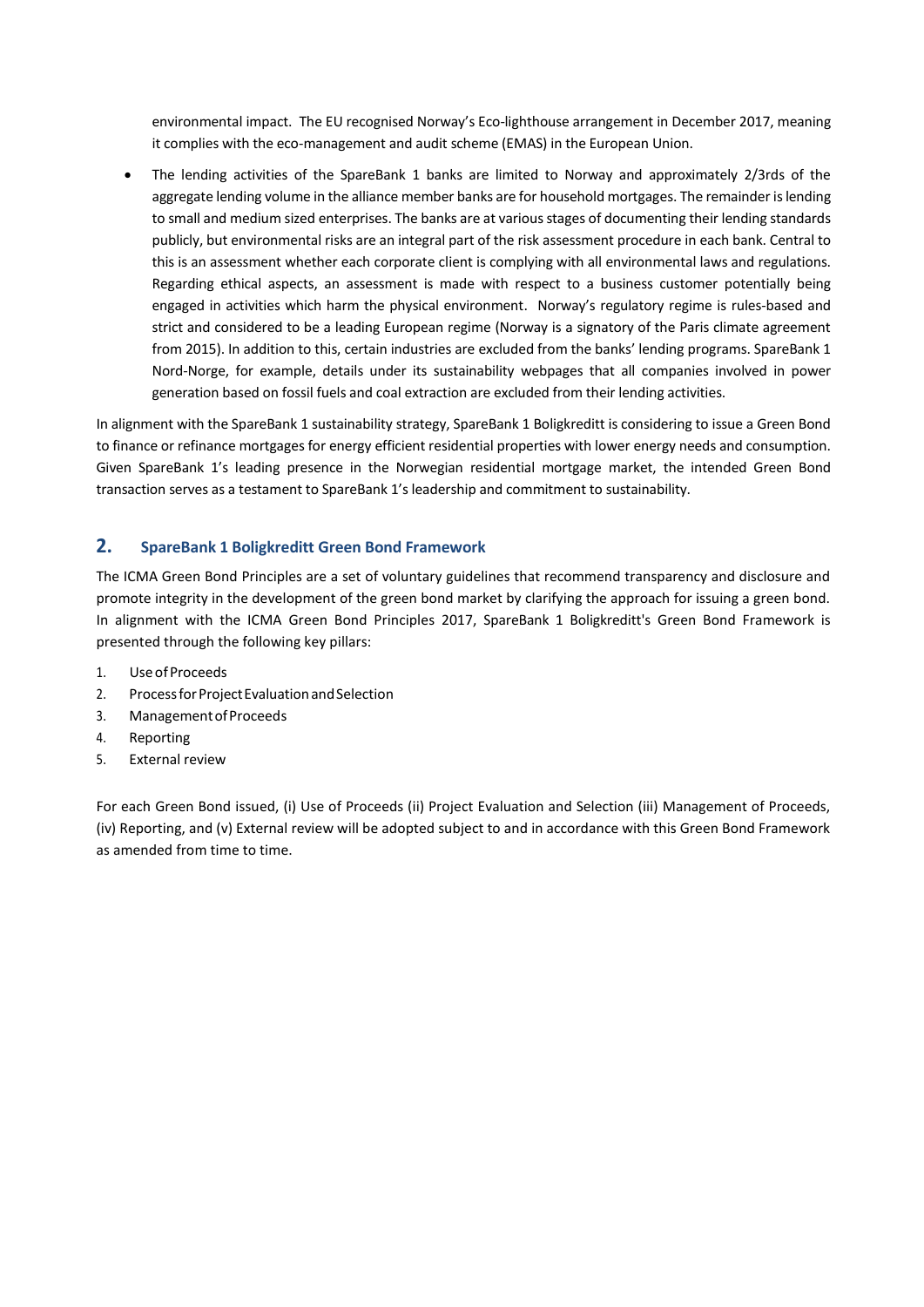#### <span id="page-4-0"></span>**3. Use of Proceeds**

SpareBank 1 Boligkreditt intends to allocate the net proceeds of the Green Bonds to a loan portfolio of new and existing mortgages for energy efficient residential buildings in Norway (Residential Green Buildings). The eligible loans are to be funded in whole or in part by an allocation of the bond proceeds.

SpareBank 1 Boligkreditt has relied on the support of an external green real estate consultant Multiconsult ASA to define the associated eligibility criteria below<sup>2</sup>. Eligible Residential Green Buildings must meet one or more of the following eligibility criteria:

#### **1. New residential buildings in Norway (built after 2009<sup>3</sup> )**

New or existing Norwegian residential buildings that comply with the Norwegian building codes of 2007 (TEK07), 2010 (TEK10) or 2017 (TEK17).

| <b>Building code</b> | Specific energy demand apartment<br>buildings (model homes) | Specific energy demand other<br>dwellings (model homes) |
|----------------------|-------------------------------------------------------------|---------------------------------------------------------|
| <b>TEK 07</b>        | 110 kWh/m <sup>2</sup>                                      | 126 kWh/m <sup>2</sup>                                  |
| TEK 10 and TEK 17    | 92 kWh/ $m2$                                                | 107 kWh/ $m2$                                           |

#### **2. Residential buildings in Norway built before 2009 4**

Existing Norwegian residential buildings built using older building codes than TEK07 with EPC-labels A, B and C. These buildings may be identified in data from the Energy Performance Certificate (EPC) database

- **3. Refurbished Residential buildings in Norway with an improved energy efficiency of 30%<sup>4</sup>** One of two criteria below must be met:
	- i. Refurbished Norwegian residential buildings with at least two steps of improvement in energy label compared to the calculated label based on building code in the year of construction.
	- ii. Refurbished Norwegian residential buildings with at least a 30% improvement in energy efficiency measured in specific energy, kWh/m<sup>2</sup>, compared to the calculated label based on building code in the year of construction.

#### <span id="page-4-1"></span>**4. Process for Project Evaluation and Selection**

A dedicated Green Bond Committee has been established to create this Green Bond Framework. The committee consists of certain members of the SpareBank 1 Boligkreditt Board (which are also CFOs in SpareBank 1 Alliance member banks) and members of SpareBank 1 Boligkreditt's management. The committee will manage any future updates to the Framework, including expansions to the list of Eligible Categories, and oversee its implementation.

For newly originated loans, i.e. loans which will be originated after SpareBank 1 Boligkreditt's inaugural issuance and for existing loans for which detailed information has become available (such as Energy Performance Certificates) the Green

-

<sup>&</sup>lt;sup>2</sup> The report will be published on the SpareBank 1 Boligkreditt website.

<sup>&</sup>lt;sup>3</sup> A two year lag between implementation of a new building code and the buildings built under that code must be taken into account, hence all residential buildings finished in 2009 and later are all eligible for Green Bonds under this criteria. This is in line with the criteria as set by the Climate Bonds Initiative Standard and Guidance on Low Carbon Residential Buildings[, https://www.climatebonds.net/standard/buildings/residential.](https://www.climatebonds.net/standard/buildings/residential) This baseline as defined by Multiconsult can therefore also be used by other participants in the green bond market

<sup>&</sup>lt;sup>4</sup> Given that the EPC labels are not in the public domain at the time of writing, only criteria 1 will be used until such data is made publically available. This is further detailed in Multiconsult's methodology report.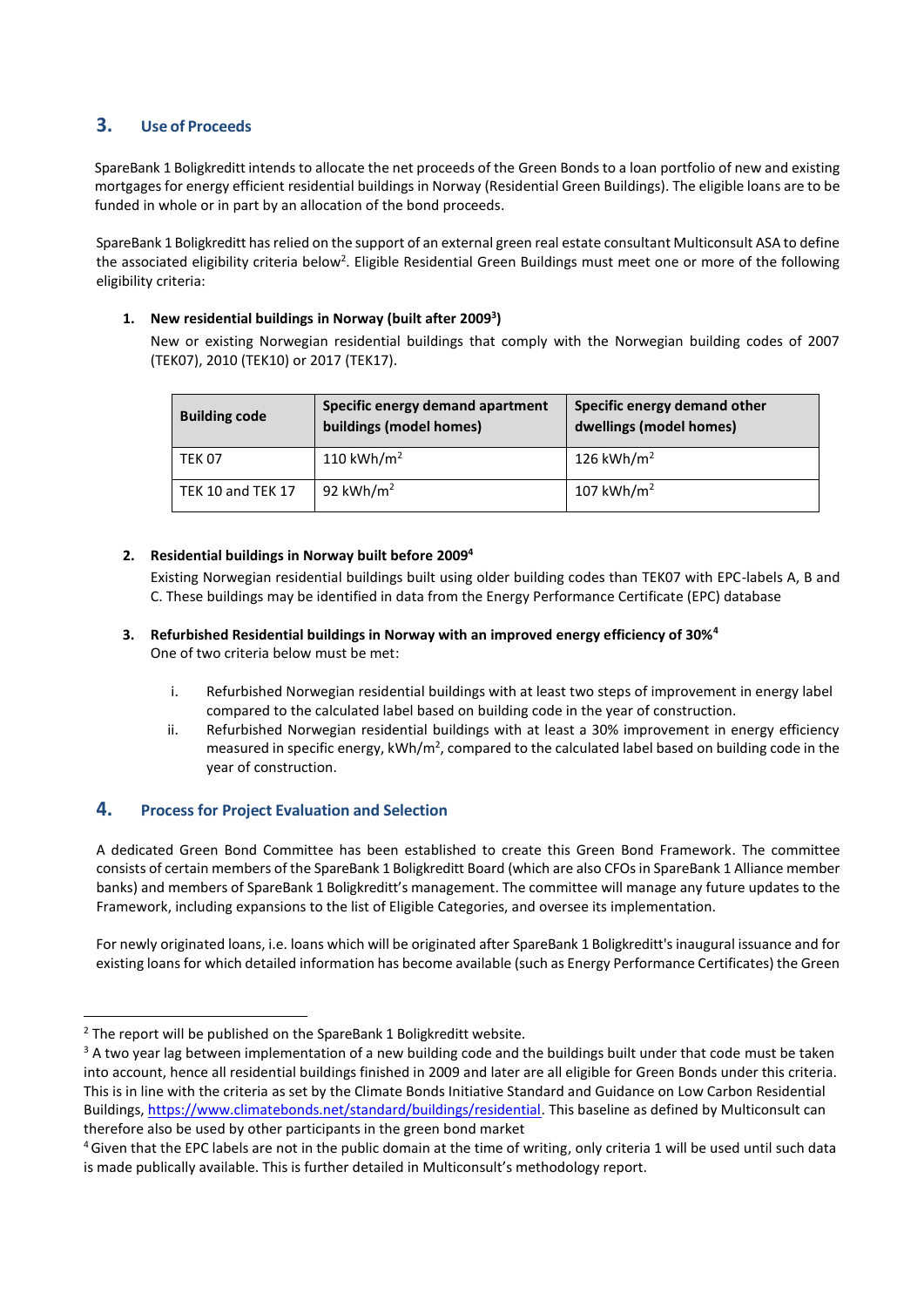Bond committee will oversee the process for evaluation and selection of eligible loans according to the methodology defined by the consultant. SpareBank 1 Boligkreditt will in this way gradually expand the Eligible Green Loan Portfolio.

SpareBank 1 Boligkreditt takes care that all selected Eligible Assets comply with official national and social standards and local laws and regulations on a best effort basis. It is part of the transaction approval process in all of the alliance member banks to take care that all their activities comply with internal environmental and social standards. These banks have minimum environmental and social requirements in place for all lending. As detailed above, the member banks have signed up to work in line with the principles of the United Nations Global Compact, which means working to improve several areas of sustainability, including these three principles pertaining to the environment:

- businesses should support a precautionary approach to environmental challenges;
- undertake initiatives to promote greater environmental responsibility; and
- encourage the development and diffusion of environmentally friendly technologies.

The minimum requirements are continuously developed and renewed in their external and internal policy frameworks. These environmental and social policies can be found on the websites of the banks. The banks are however in various stages of developing the public disclosure of their policies and are also working to translate the information they disclose into English (most is in Norwegian at the end of 2017). Bank websites for sustainability for the largest alliance member banks are found here:

SpareBank 1 Nord-Norge:<https://www.sparebank1.no/nb/nord-norge/om-oss/samfunnsansvar/baerekraft.html> SpareBank 1 SMN:<https://www.sparebank1.no/nb/smn/om-oss/samfunnsansvar.html> SpareBank 1 Ostlandet[: https://www.sparebank1.no/nb/ostlandet/om-oss/samfunnsansvar.html](https://www.sparebank1.no/nb/ostlandet/om-oss/samfunnsansvar.html) SR-Bank: <https://www.sparebank1.no/en/sr-bank/about-us/baerekraft.html>

The green bonds themselves will be obligations of the specialised credit institution and covered bond issuer SpareBank 1 Boligkreditt, which acquires the Eligible Assets (residential mortgages) from the alliance member banks. As with all other covered bonds issued by SpareBank 1 Boligkreditt there is no direct recourse to the alliance member banks, in accordance with the covered bond legislation in Norway. The alliance banks do have certain joint contractual obligations for SpareBank 1 Boligkreditt pertaining to equity contributions and liquidity support. Individually, the banks are required to maintain certain cover pool eligible asset reserves.

#### <span id="page-5-0"></span>**5. Management of Proceeds**

The Green Bonds proceeds will be managed by SpareBank 1 Boligkreditt in a portfolio approach.

SpareBank 1 Boligkreditt intends to allocate the proceeds from the Green Bonds to a portfolio of loans that meet the use of proceeds eligibility criteria and in accordance with the evaluation and selection process presented above, the Eligible Green Loan Portfolio.

SpareBank 1 Boligkreditt intends to designate sufficient eligible loans in the Eligible Green Loan Portfolio to ensure that its outstanding balance of Eligible Green Loans always exceeds the total balance of all outstanding Green Bonds. For each new Green Bond issuance, where necessary, additional Eligible Green loans will be added to this Eligible Green Loan Portfolio to ensure the sufficient and timely allocation of the incremental net proceeds.

During the life of the Green Bonds, and upon becoming aware, if a loan ceases to fulfil the eligibility criteria, SpareBank 1 Boligkreditt will remove the loan from the Eligible Green Loan Portfolio and replace it, when necessary, for the balance as soon as reasonably practicable.

Whilst any Green Bond net proceeds remain unallocated, SpareBank 1 Boligkreditt will hold and/or invest, at its own discretion, in its liquidity portfolio in money market instruments, the balance of net proceeds not yet allocated to eligible loans.

#### <span id="page-5-1"></span>**6. Reporting**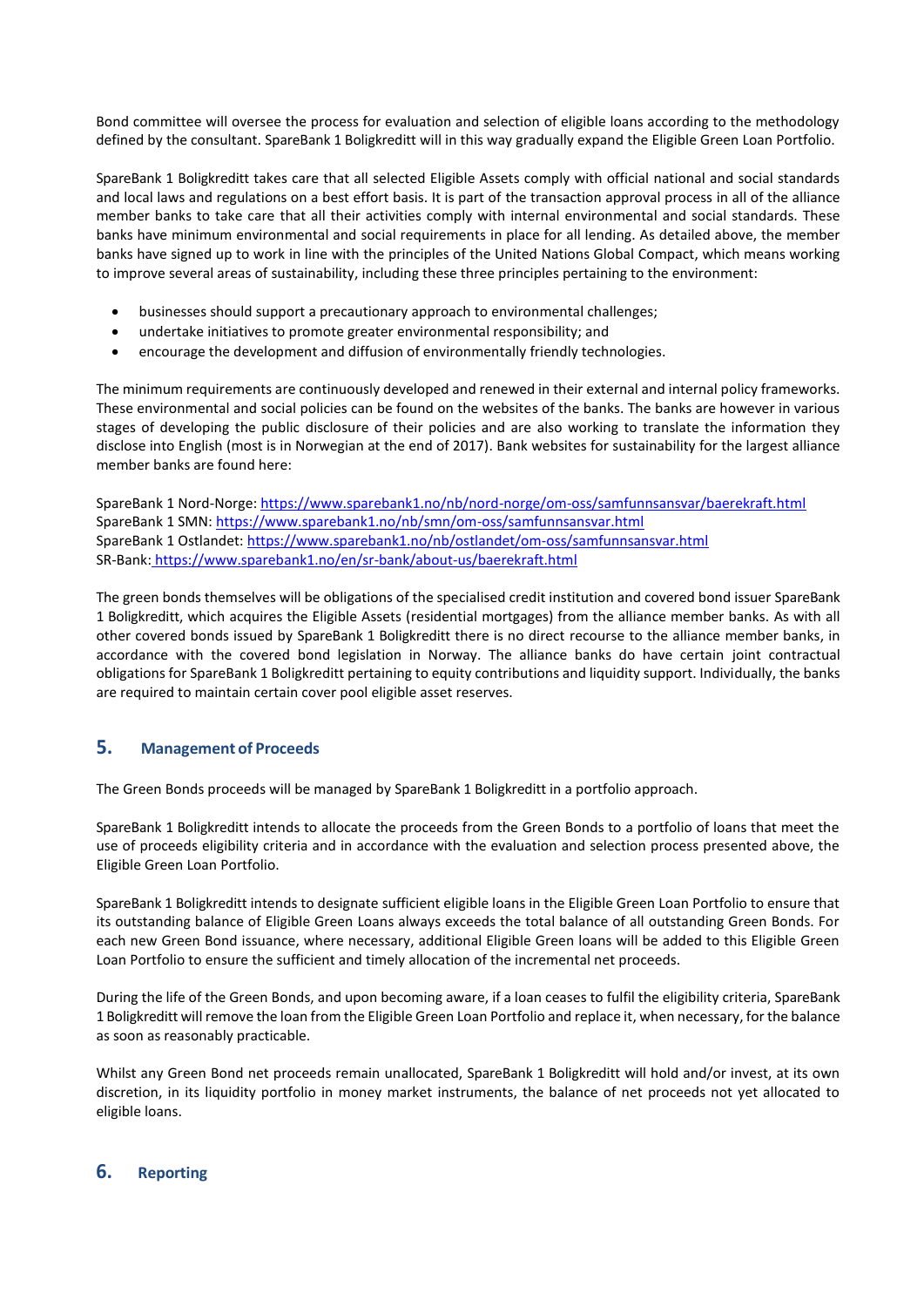The Green Bond Principles require green bond issuers to provide information on the allocation of proceeds. In addition to information related to the projects to which green bond proceeds have been allocated, the Green Bond Principles recommend communicating on the expected impact of the projects.

On a best effort basis, SpareBank 1 Boligkreditt will align the reporting with the portfolio approach described in "Green Bonds - working towards a Harmonized Framework for Impact Reporting (December 2015)"<sup>5</sup>. The reporting basis for all SpareBank 1 Boligkreditt green bonds is the Eligible Green Loan Portfolio and it will be aggregated for all green bonds outstanding.

SpareBank 1 Boligkreditt intends to report to investors within one year from the date of a Green Bond transaction and annually thereafter, until the proceeds have been fully allocated.

#### *Allocation Reporting*

The allocation report will provide, on a portfolio basis, on indicators such as:

- the total amount of proceeds allocated to eligible loans
- the number of eligible loans
- the balance of unallocated proceeds or the amount or the percentage of new financing and refinancing

#### *Impact Reporting*

SpareBank 1 Boligkreditt has appointed a specialised green real estate consultant Multiconsult ASA to develop the methodology for the estimation and calculation of the impacts. The impact report will provide, on a portfolio basis, on indicators such as:

- estimated ex-ante annual energy consumption in KWh/ $m<sup>2</sup>$  or energy savings in MWh
- estimated annual GHG emissions reduced/avoided in tons of CO<sub>2</sub> equivalent

<span id="page-6-0"></span>Both allocation report and impact report will be made available via the SpareBank 1 Boligkreditt website.

#### **7. External review**

#### *Second party opinion*

SpareBank 1 Boligkreditt will obtain an independent verification assessment from DNV-GL to confirm the validity of the SpareBank 1 Boligkreditt Green Bond Framework. The independent verification report will be published on the SpareBank 1 Boligkreditt website. For each Green Bond issuance under the SpareBank 1 Boligkreditt Green Bond Framework, SpareBank 1 Boligkreditt will obtain an independent verification assessment from an external verifier (DNV-GL or any subsequent external verifier). SpareBank 1 Boligkreditt will similarly make the document accessible on the SpareBank 1 Boligkreditt website.

#### *Verification*

1

SpareBank 1 Boligkreditt may request on an annual basis, starting one year after issuance and until maturity (or until full allocation), a limited assurance report of the allocation of the bond proceeds to eligible assets, provided by its external auditor (Deloitte or any subsequent external auditor).

SpareBank 1 Boligkreditt has the intention to obtain accreditation of the CBI certificate for the envisaged green bond.

<sup>5</sup> <sup>5</sup> [https://www.icmagroup.org/assets/documents/Regulatory/Green-Bonds/20151202-0530-FINALRevised-](https://www.icmagroup.org/assets/documents/Regulatory/Green-Bonds/20151202-0530-FINALRevised-Proposal2.pdf)[Proposal2.pdf](https://www.icmagroup.org/assets/documents/Regulatory/Green-Bonds/20151202-0530-FINALRevised-Proposal2.pdf)